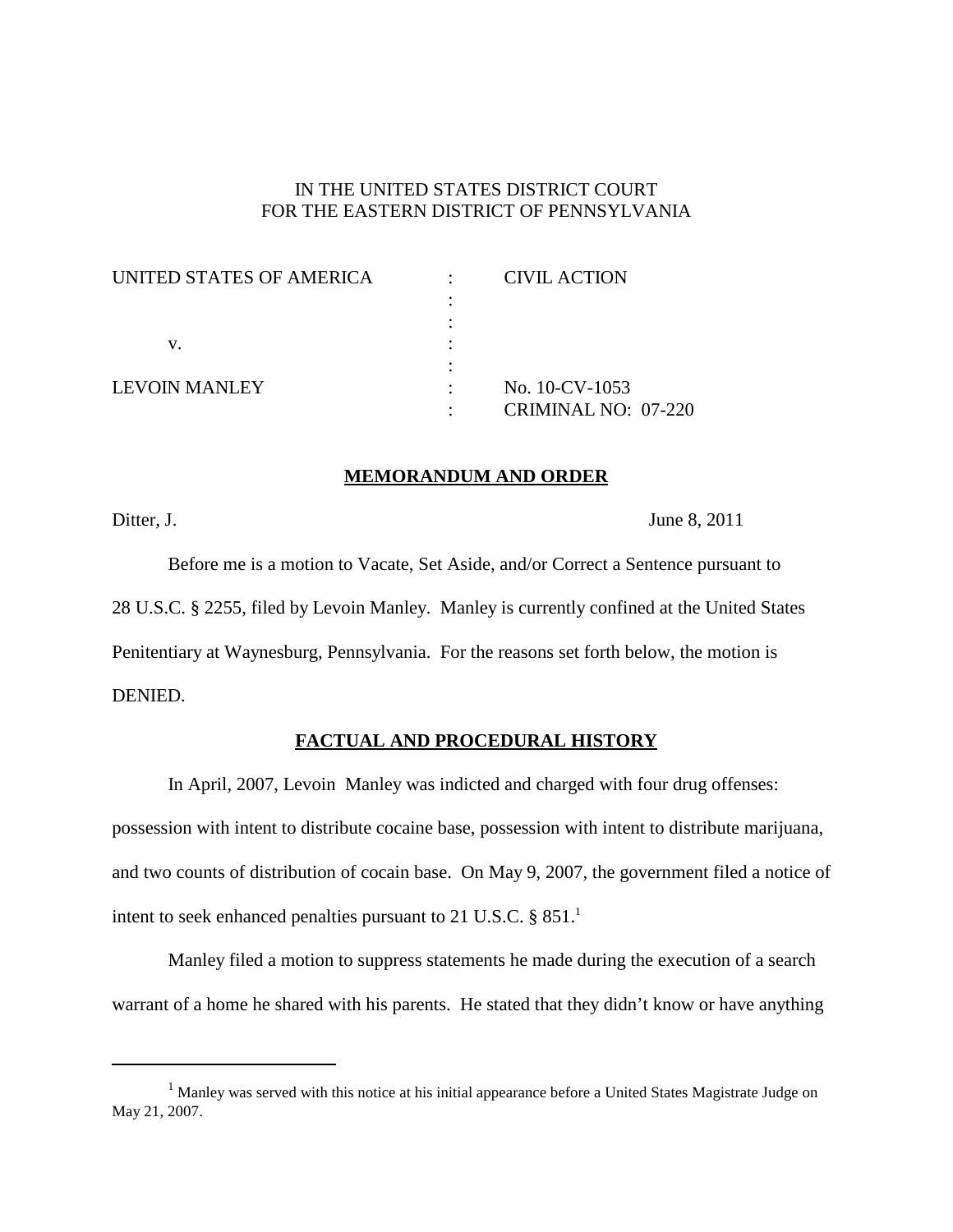to do with the drugs that were up in his room. The suppression hearing was conducted by the Honorable John R. Padova on September 18, 2007. At the hearing Officer Joseph Smith testified as to Manley's statements and that Manley directed the officers to narcotics found in an upstairs bedroom. Officer Smith also testified that he did not include these statements in any written report. Manley's mother also testified that her son told the officers that his parents "don't know nothing about this." Suppression Tr. 37. Judge Padova denied the motion to suppress.

This case was transferred to me for a jury trial.

The government presented evidence from which the jury could conclude that on the night of February 23, 2007, Philadelphia police officers conducted surveillance of a house identified as 5048 Tacoma Street. A few feet beyond this house, Tacoma dead ends into Manheim Street. Around the corner in the 100 block of Manheim Street there was an abandoned house referred to by the police as a crack or smoke house, one where men and women would go to use drugs.

On the night in question, an officer observed the defendant come to the door of 5048 Tacoma Street, heard him make a low whistle-like noise after which a number of individuals approached the defendant and in exchange for money received from him, small, unknown objects. A physical description of these persons was broadcast to other officers who in turn arrested a man and woman of matching description inside the crack house in the possession of green and pink packets containing crack cocaine. In a later search of 5048 Tacoma Street officers found green and pink packets containing crack cocaine. From this evidence the jury could conclude that the defendant was selling crack cocaine .

Photographs of the exterior and interior of the Manheim Street crack house were received in evidence.

2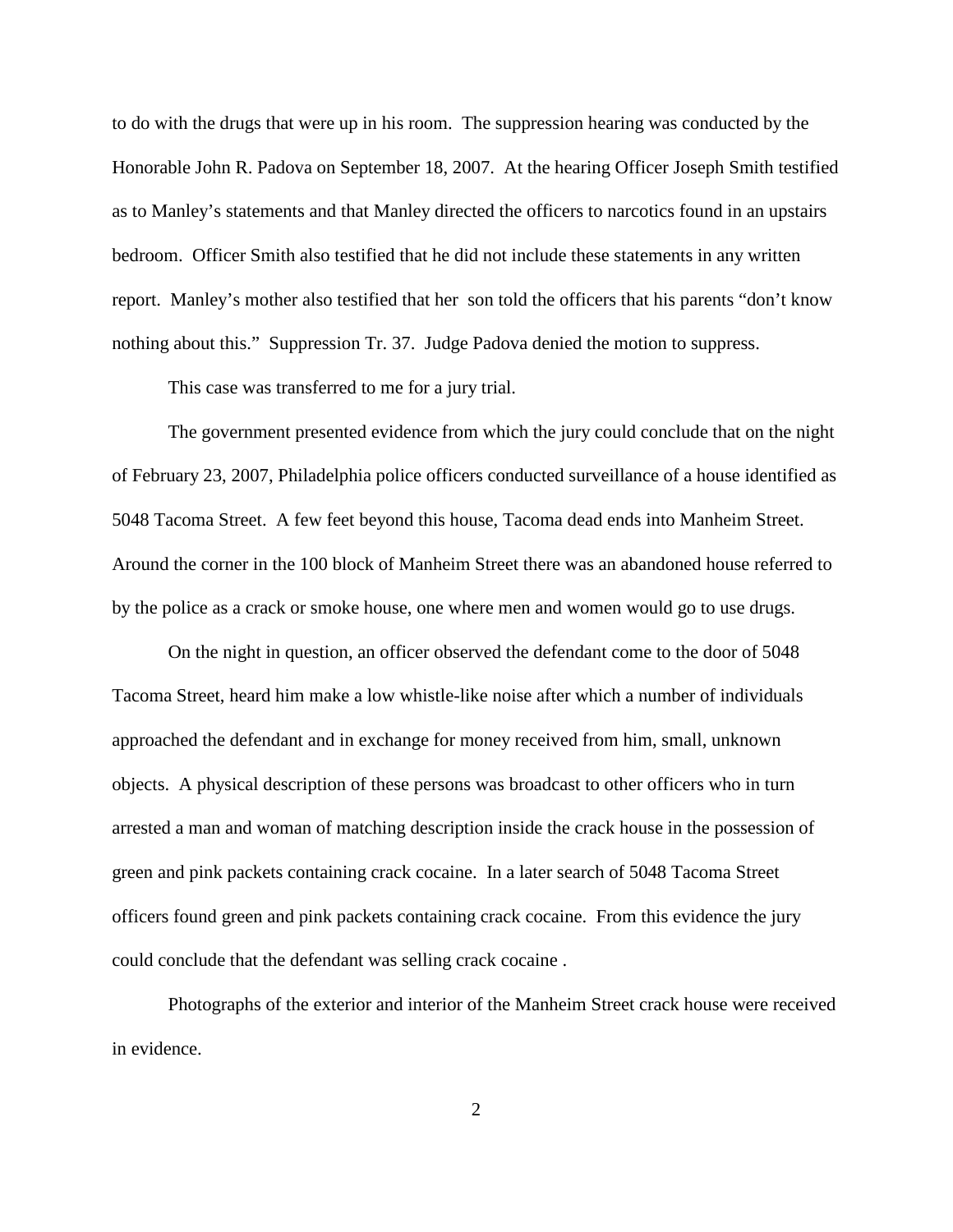Officer Smith testified that when he and other officers went to the Tacoma Street house pursuant to a search warrant, "Manley blurted out that his parents didn't have anything to do with what was going on, and that he alerted us to some narcotics that were upstairs in the room." Tr., Dec. 4, 2007, 82-83. Defense counsel cross-examined Officer Smith about Manley's statements and his failure to record them in any police reports. Officer Smith was also examined on his failure to record any of his observations during the surveillance or execution of the search warrant.

On the third day of trial, defense counsel brought to my attention the fact that a juror's husband had been present in the courtroom during testimony concerning a firearm found at the Manley house during the execution of the search warrant. This evidence was not going to be heard by the jury so counsel was concerned the husband may have discussed this testimony with his wife. To address this concern, the husband was called to the stand and questioned under oath by defense counsel. The husband testified that he and his wife had not discussed the trial in any way. Satisfied, counsel made no further motion to remove the juror. Of course, the juror was instructed throughout the trial not to discuss the evidence with anyone.

A special verdict form was used by the jury that required specific findings as to the quantities of drugs involved in each count of the indictment. After deliberations, the jury convicted Manley on three of the four counts charges. Manley filed a motion under Federal Rules of Criminal Procedure 29 and 33 asking that I set aside the guilty verdict or grant a new trial on his conviction for possession with intent to deliver more than five but less than fifty grams of cocaine base because the jury's calculation of the drug quantity was not supported by the evidence. On March 6, 2008, I vacated Manley's conviction on count one and entered a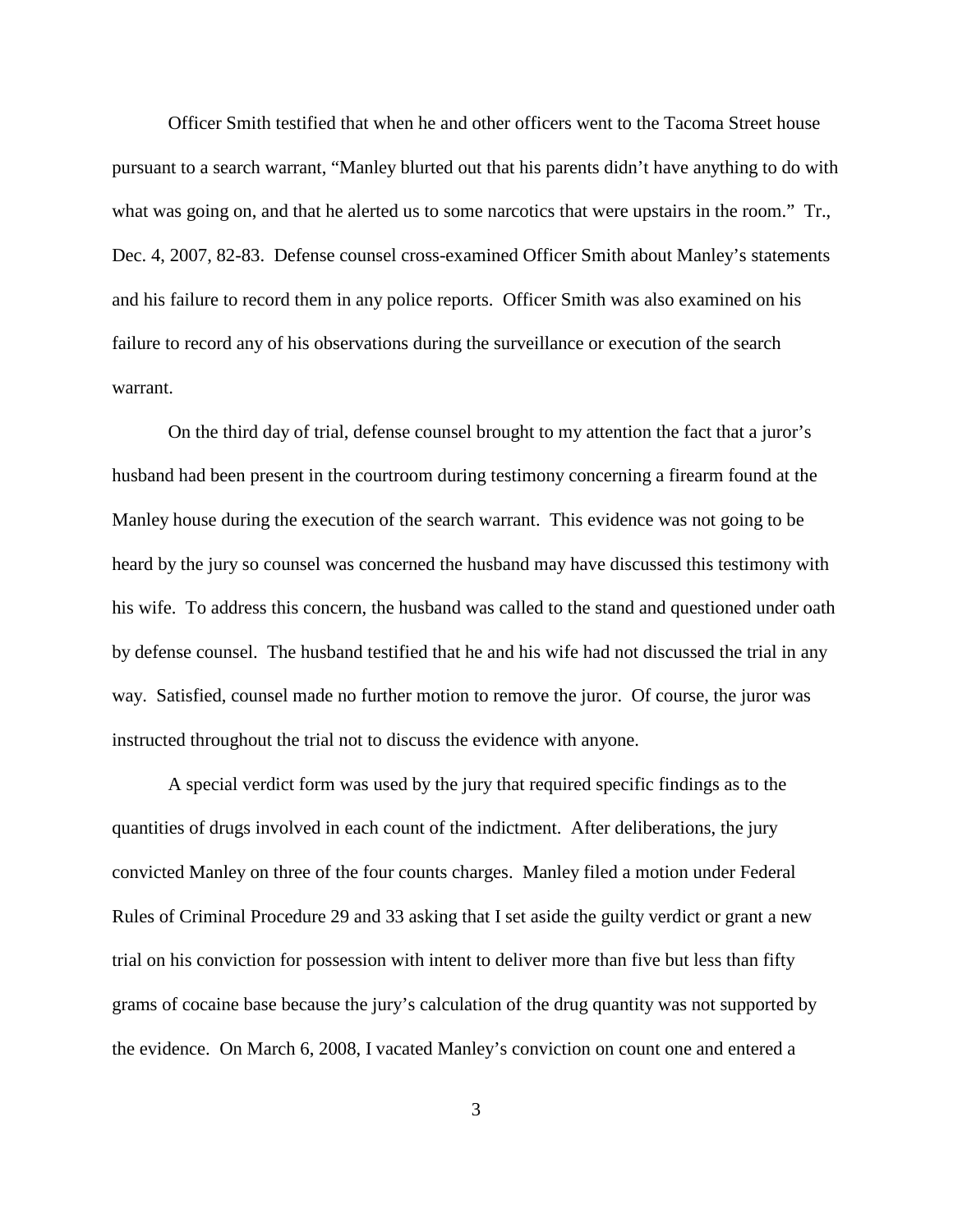judgment of conviction for the lesser included offense of possession with intent to distribute less than five grams of cocaine base. Manley's motion for a new trial was denied. The government's request for reconsideration was denied.

On May 7, 2008, Manly was sentenced to 267 months imprisonment on count one with a concurrent sentence of 240 months imprisonment on courts three and four, 72 months supervised release, and a special assessment of \$300.

Manley filed a timely appeal challenging the enhanced maximum sentence he received pursuant to the career criminal enhancement provision of 21 U.S.C. § 851, fully recognizing that the Supreme Court had previously held that recidivist sentencing enhancements are constitutional.

After pursuing his direct appeal without success, Manley has filed this timely motion. Manley claims his trial counsel was ineffective for failing to move for a juror to be replaced after her husband heard courtroom testimony that was not presented to the jury and for failing to object to the introduction of photographs of the Manheim Street crack house. He also claims his sentence was unconstitutionally enhanced pursuant to 21 U.S.C. § 851, that the suppression court erred in denying his motion to suppress certain statements, and that I showed bias by my referring to him as a "black male."

## **DISCUSSION**

In providing for a prisoner in custody under sentence of a federal court to move that court to correct an erroneous sentence, 28 U.S.C. § 2255 states, in pertinent part:

If the court finds that the judgment was rendered without jurisdiction, or that the sentence imposed was not authorized by law or otherwise open to collateral attack, or that there has been such a denial or infringement of the constitutional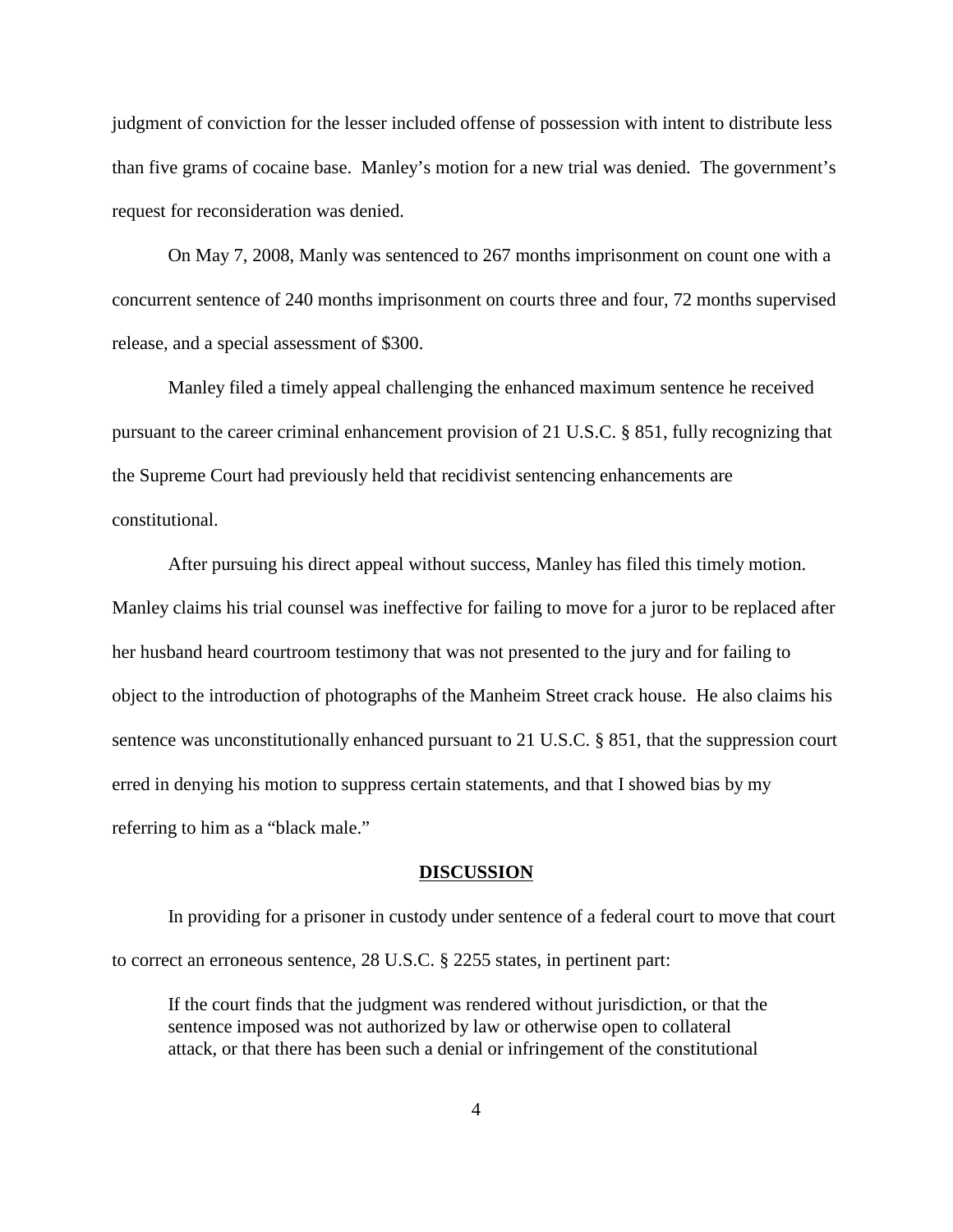rights of the prisoner as to render the judgment vulnerable to collateral attack, the court shall vacate and set the judgment aside and shall discharge the prisoner or resentence him or grant a new trial or correct the sentence as may appear appropriate.

#### 1. Ineffective assistance of trial counsel

Manley raises two claims of ineffective assistance of trial counsel: 1) for failing to move to strike a juror after the juror's husband was in the courtroom during testimony that was not presented to the jury; and 2) for failing to object to the government's introduction of the crack house photographs.

In order to establish ineffective assistance of counsel, Manley must satisfy a two-pronged test. First, he must demonstrate that his counsel's performance fell short of the norms of the legal profession. *Strickland v. Washington*, 446 U.S. 668, 690 (1984). Second, he must establish that counsel's deficient performance caused him prejudice, i.e., that there is "a reasonable probability 'that, but for counsel's unprofessional errors, the result of the proceeding would have been different.'" *Id.* at 694; *Zettlemoyer v. Fulcomer*, 923 F.2d 284, 298 (3d Cir. 1991).

Counsel cannot be found ineffective for failing to raise meritless claims, and counsel's strategic choices are reviewed with a strong presumption of correctness. *Sistrunk v. Vaughn*, 96 F. 3d 666, 670 (3d Cir. 1996). Rather, Manley must show that counsel's performance fell "outside the wide range of professionally competent assistance." *United States v. DeRewal*, 10 F.3d 100, 104 (3d Cir. 1993).

#### A. Failure to move to strike juror

During trial, counsel for Manley brought it to my attention that the husband of a juror was present in the courtroom during testimony that was not going to be heard by the jury concerning a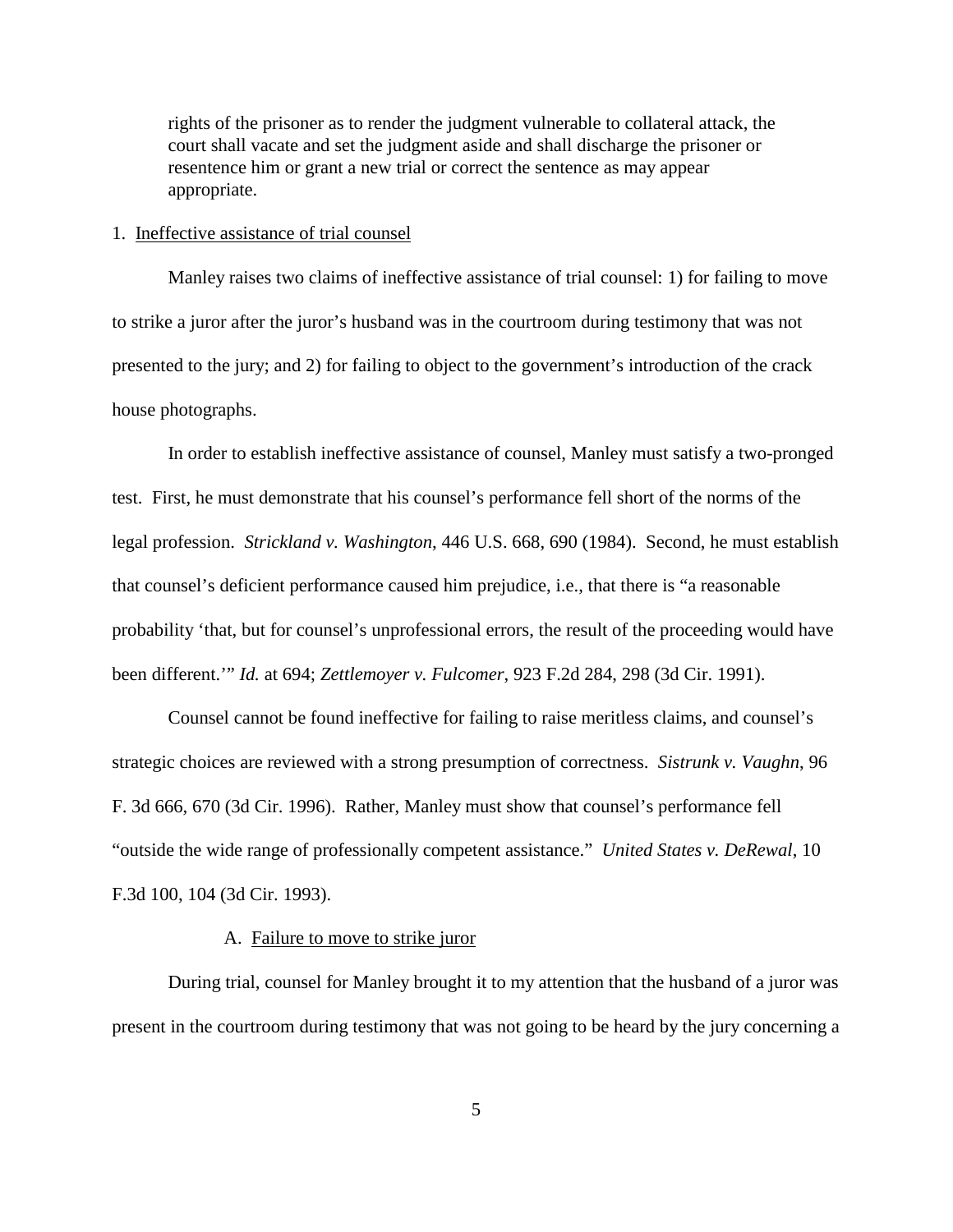gun found during the search of Manley's home. As a result, the husband was questioned under oath and he testified that he had not discussed anything about the trial with his wife. Because there was no reason to question the veracity of this man, there was no reason to believe the integrity of the trial had been compromised. Under these circumstances, a request to dismiss the juror would have been denied. As counsel cannot be ineffective for failing to pursue a futile course of action, Manley's claim is without merit.

# B. Failure to object to the admission of pictures

Manley contends counsel was ineffective for failing to object to the admission of pictures of the neighboring crack house. He contends that there was nothing to show he was linked to it, nothing to show he had any knowledge of it, nothing to show he resided there, and nothing to show he instructed anyone to use it.

Although he does not say so, I assume Manley is contending that the pictures were irrelevant and therefore prejudicial.

Manley fails to understand why the pictures were received in evidence and why an objection by counsel would have been overruled. As I previously stated, a man and a woman who had been seen giving money to Manley and receiving something from him were arrested in the crack house and found in possession of crack cocaine packaged in the same manner as crack cocaine found at 5048 Tacoma Street. The pictures were relevant to show that the Manheim Street house had been abandoned and was available to and used by drug users.

Again, there is no merit in Manley's claim.

# 2. Application of enhanced penalty

Manley also seeks review of the enhancement of his sentence because of his status as a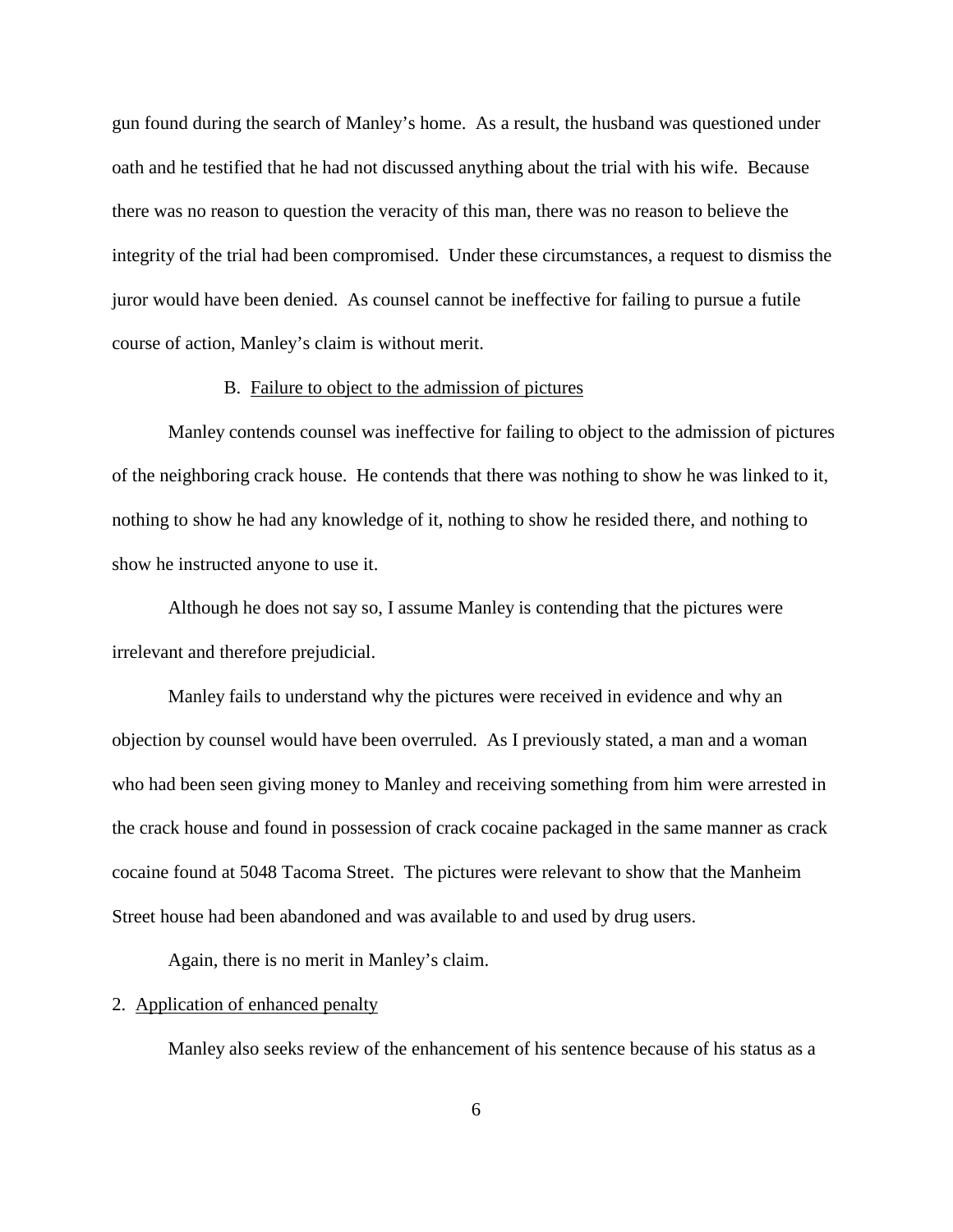recidivist. Manley contends it was a violation of his constitutional rights for the court to make this finding rather than require the government to prove it as an element of his offense. This claim has been previously litigated and rejected on direct appeal, and thus, cannot be raised in this motion. Moreover, his claim is contrary to established law.

# 3. Alleged suppression court error

Manley asserts that the suppression judge erred in finding the police testimony at the hearing credible. Credibility is an issue of fact that generally is not disturbed on collateral review because it is not a constitutional or jurisdictional challenge. Here, defense counsel had a full opportunity to test the credibility of the police officer and he did so competently and effectively at the suppression hearing and at trial. There is no merit to this claim.

# 4. Alleged trial court bias

Finally, Manley contends I showed bias against him apparently because I referred to him as a "black male." It is true that in the course of ruling on the introduction of evidence of a prior offense as permitted by Fed. R. Evid. 404(b), I said, "I conclude that the evidence is being offered to show the identity of the black male who was seen distributing drugs on the night in question." Tr. 20, 12/05/07. My use of the words, "black male," was to establish that I was referring to the same person Officer Joseph Smith had described as a "black male" when testifying about his surveillance of 5048 Tacoma Street on the night of February 23, 2007.

In no way is use of the term, "black male," evidence of bias and in any event, the jury was not present when I used it.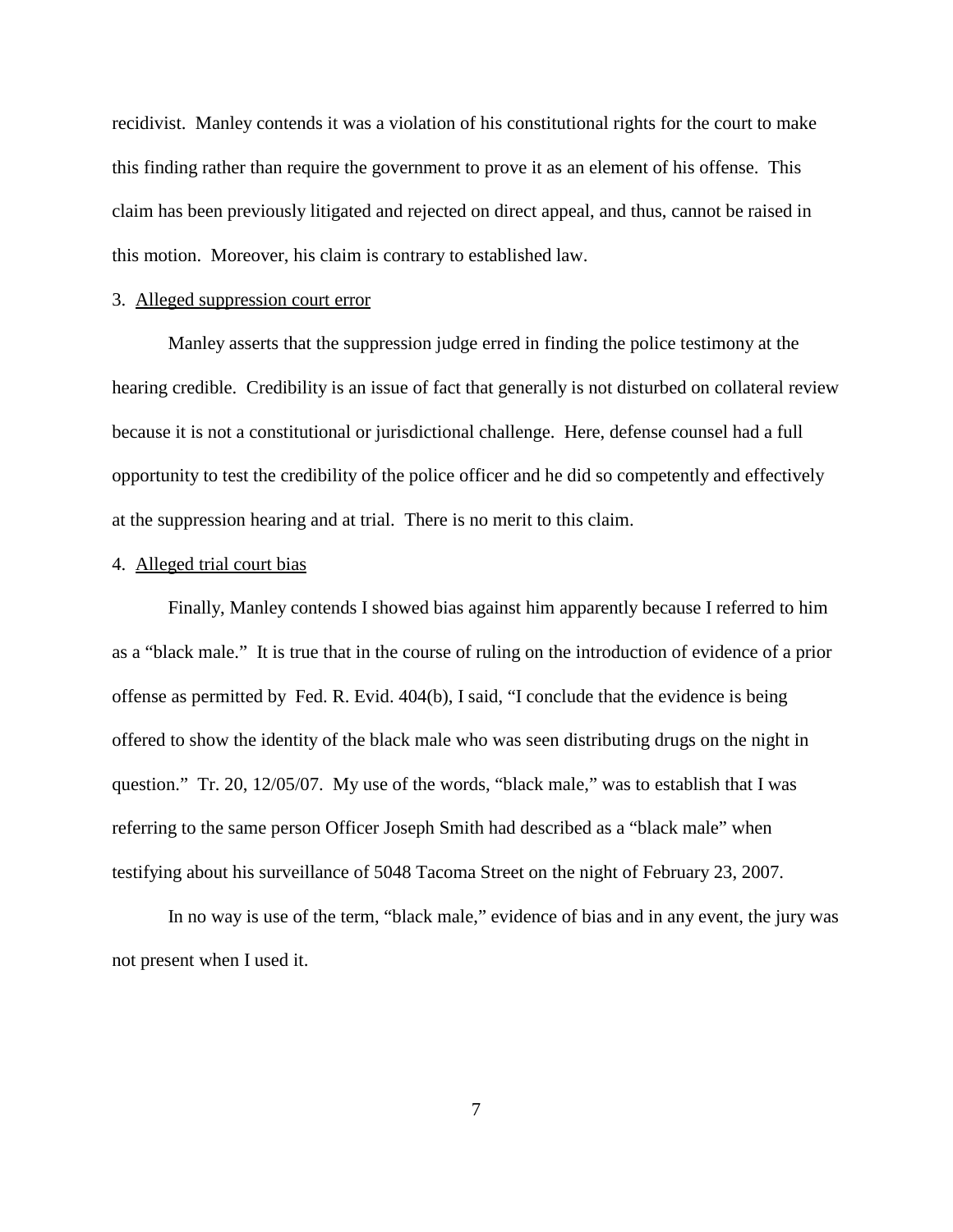# **CONCLUSION**

There is no merit in any of the defendant's contentions. His motion for relief as provided by 28 U.S.C. § 2255 must therefore be refused. An appropriate order follows.